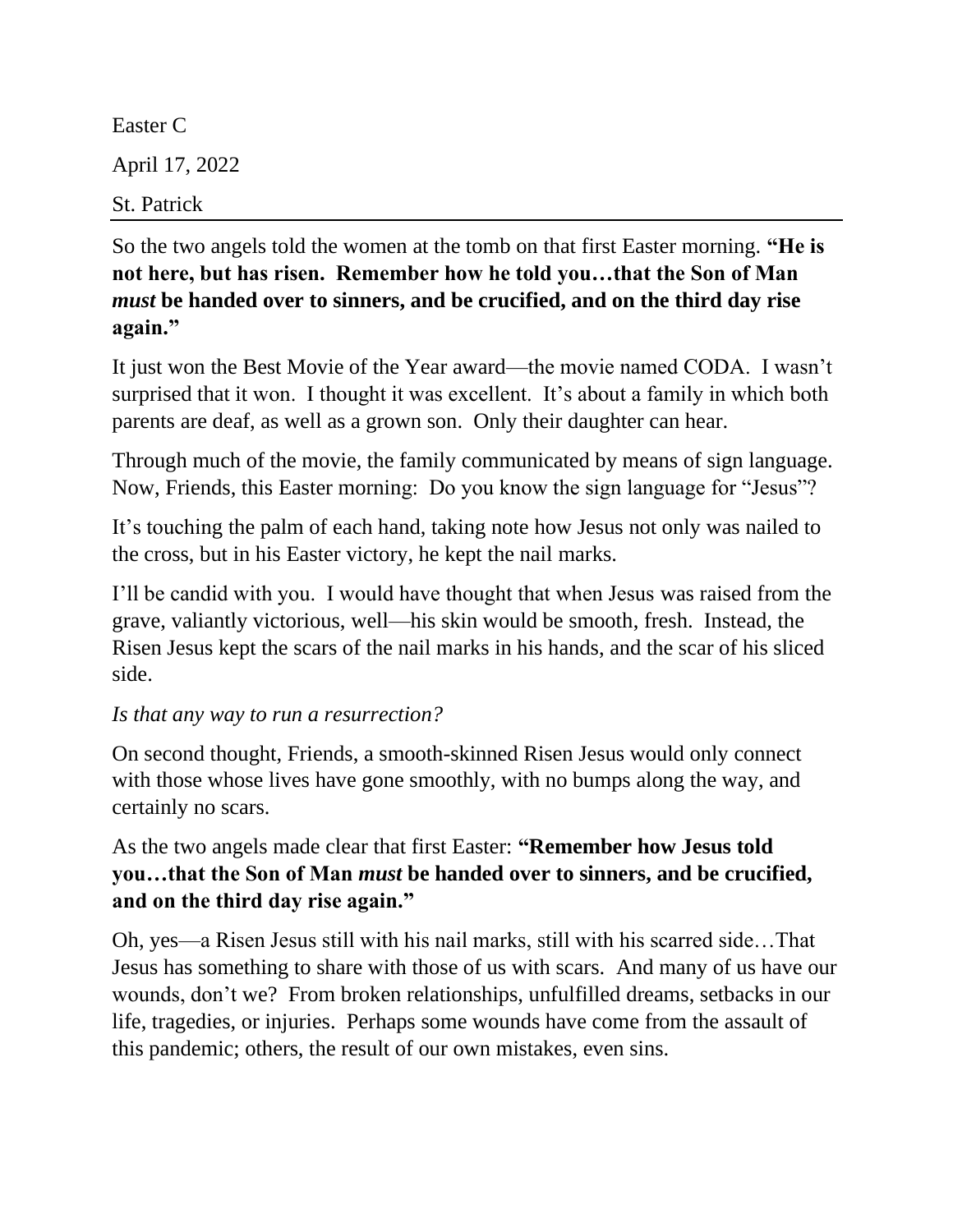Some of our wounds now may be scars. Others, they're still bleeding, or festering infection within our soul.

The Risen Jesus invites us to share with him *our* wounds, letting him wrap them in his Easter glory. He can anoint them with the balm of his healing. And, I've been surprised how Jesus enables us to be of service and support to others who suffer from similar wounds.

Forty days of Lent. Now, fifty days of Easter. This Easter season, take some time with Jesus and compare wounds (1). He may even use *our* wounds to blossom in his Easter radiance. Remember--his wounds, too, blossomed—and can bring us to a new, fresh life!

<sup>(1)</sup> See Bishop Ken Untener, The Little White Book, Diocese of Saginaw, 2004, p. 9 (unnumbered).